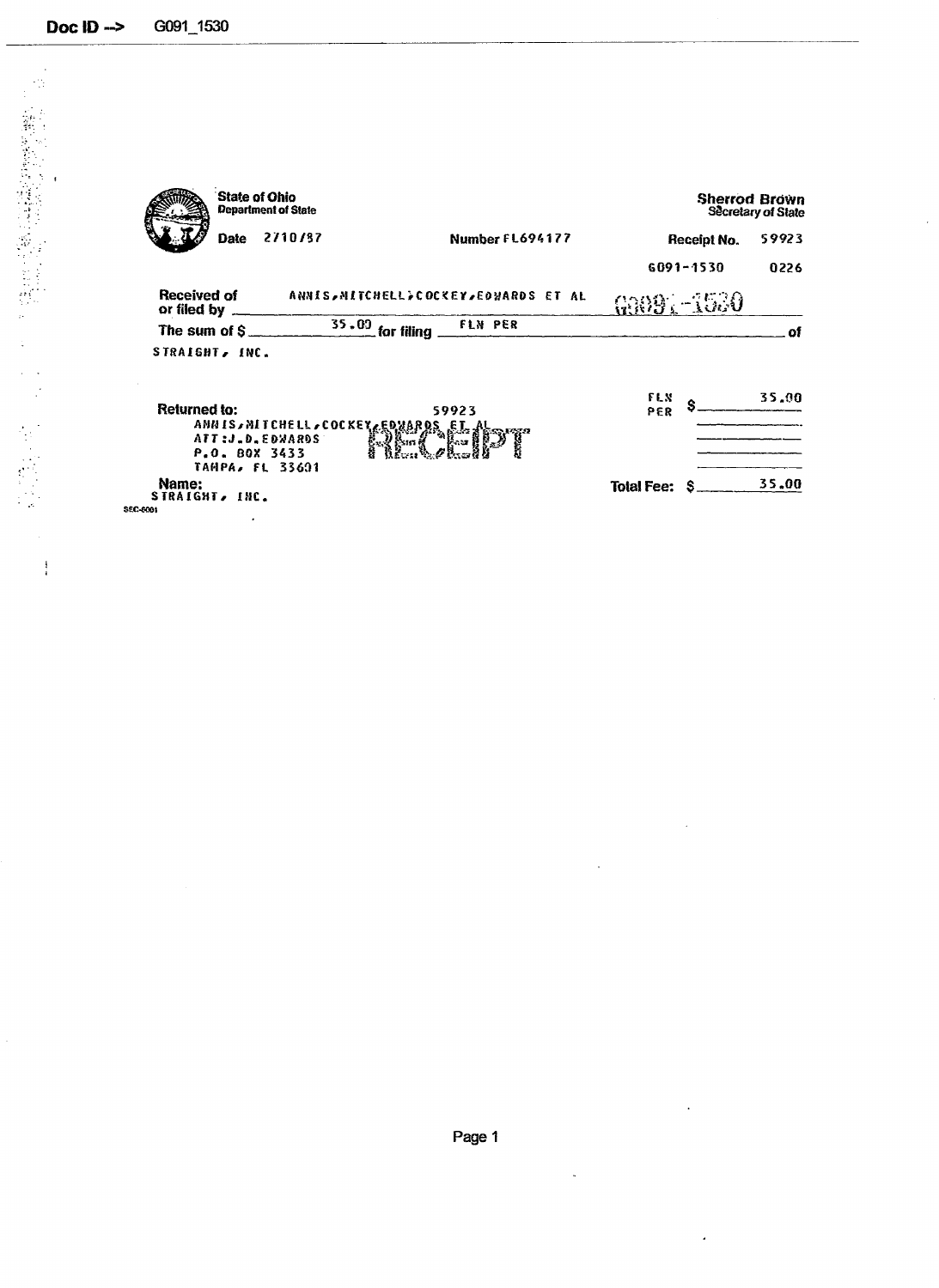(可能な) かいかん かいかん



Secretary of State

**FL6941?7**



**it is** hereby **certified** that the Secretary of State of Ohio has custody- of the Records of incorporation and Miscellaneous Filings; that said FLU PER records show the filing and recording of: \_

| ----<br>__________ |  |
|--------------------|--|

STRAIGHT, INC.  $\ddot{\phantom{a}}$ 

**STATE OF IHCORP: FL**

**TYPE OF UCEMSE: HOS-PSOFIT**

**EXPIRATION BATE: V1L1D UNTIL CANCELLED FOR FAILURE TO FILE REP3RTS**

United States of America State **of Ohio Office of** the Secretary of State



SEC 69-2

G091 **153 2** Recorded on Roll. \_at Frame. .<br>of

(he Records of Incorporation and Miscellaneous Filings.

Witness my hand and the seal of the Secretary of State, at the City of Columbus, Ohio, this  $\frac{8TH}{14}$  day of  $\frac{JAM}{14}$ ,

A.D.  $19 - \frac{87}{3}$ 

kuwed literum

**Sherrod Brown** Secretary of State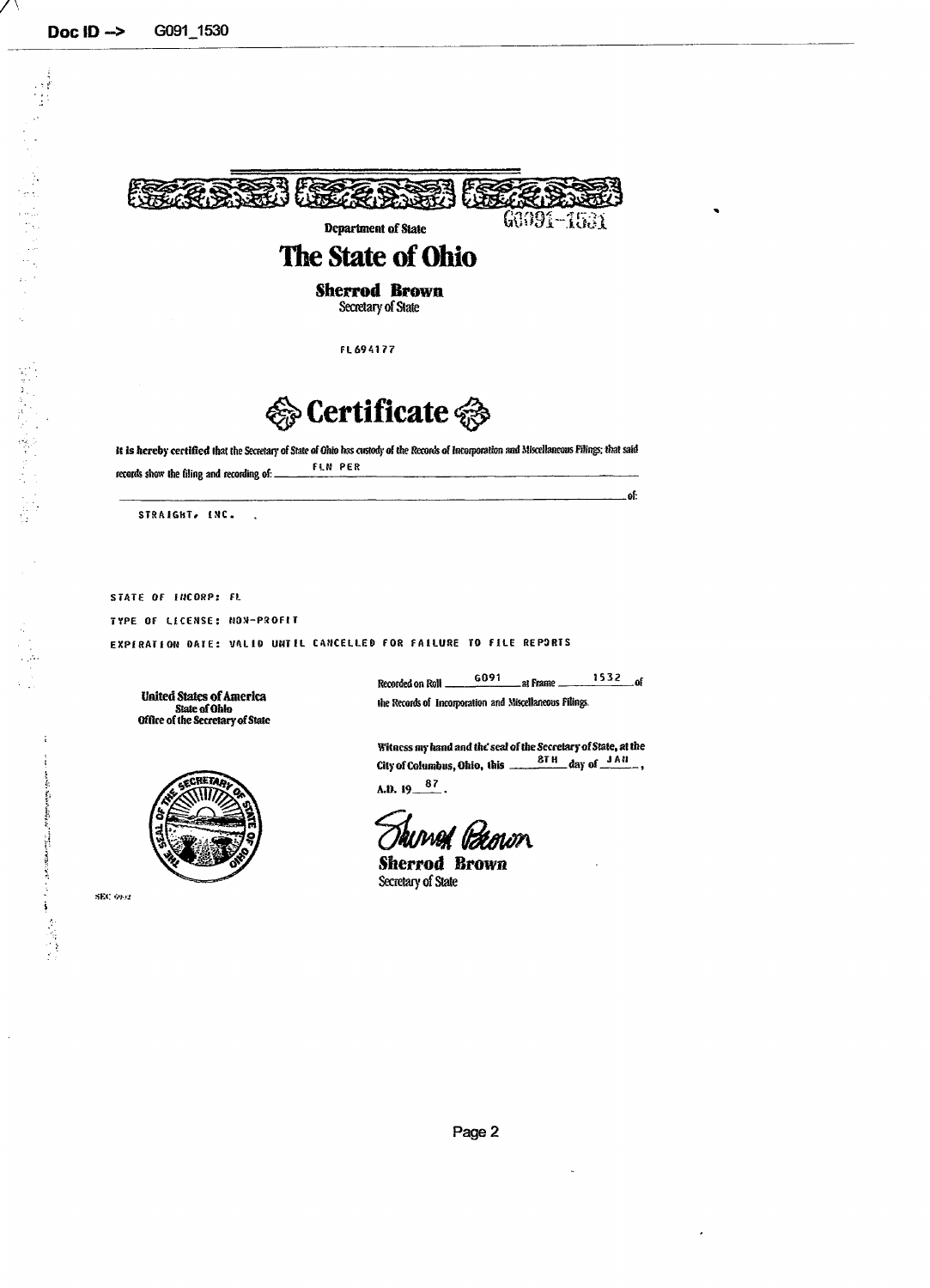$\mathbb{R}^3$ 

 $G0091 - 1532$ 

Form FLN, August 1983 Prescribed by Sherrod Brown Secretary of State

| <b>APPROVED</b>      |
|----------------------|
|                      |
| $l - \delta$<br>Data |
|                      |

## **Foreign Corporation** Not For Profit Statement For License Certificate

The undersigned foreign corporation organized not for profit, desiring to exercise its corporate privileges in the State of Ohio, pursuant to the provisions of Chapter 1703 of the Ohio Revised Code, does hereby certify as follows:

And the mediated collection and in Its corporate name is STRAIGHT, INC.  $\overline{\mathcal{L}}$  . **FIRST:** 

SECOND: It is a corporation incorporated under the laws of the State of ... Florida

THIRD: The location of its principal office outside of the State of Ohio is...

3001 Gandy Boulevard, St. Petersburg, Florida 33702

(Street Address) . (City, Village or Township) (State) (Zip Code)

of Ohio **FOURTII:** The corporate privileges it proposes to exercise in the State

(Please provide a brief but specific description; are as follows: a general purpose clause is not sufficient.) To develop and administer programs for victims of drug abuse dealing with rehabilitation, welfare, and health, in order to assist them in adjusting<br>themselves to their environment; to train them in vocations and avocations; to aid them in all their activities; and to be of assistance in solving their particular problems.

FIFTH: The location of its principal office in the State of Ohio, in the state in the state of the state of the (Street Address)

|              | N/A | <b>Chio</b>                                                                                                     |  |            |  |
|--------------|-----|-----------------------------------------------------------------------------------------------------------------|--|------------|--|
|              |     | (City, Village or Township) (County)                                                                            |  | (Zip Code) |  |
| <b>MAR 5</b> |     | the figure of the contract of the second and the second of the second of the second of the second of the second |  |            |  |

SIXTII: It hereby constitutes and appoints Charles J. Kelly a resident of Ohio, as its agent upon whom process against the corporation may be served within the State of Chio. The complete address of said person is nonorat and prejudne<br>200 Central Irust Center, Fifth & Main St. Cincinnati

|                  | $1100$ contrat trase context tried a note set studiums. |  |                                      | Ahia 45202-4116 |
|------------------|---------------------------------------------------------|--|--------------------------------------|-----------------|
| (Street Address) |                                                         |  | (City, Village or Township) (County) | (Zip Code)      |

SEVENTII: It hereby irrevocably consents that process may be served on the person alarve named and his successurs so long as the authority of such agent and his successors shall continue and that service of process may be made upon the Secretary of State of Ohio, in the event the person or persons so designated cannot be found, or in the other events provided for by the Foreign Corporation Act of Okio.

Page 3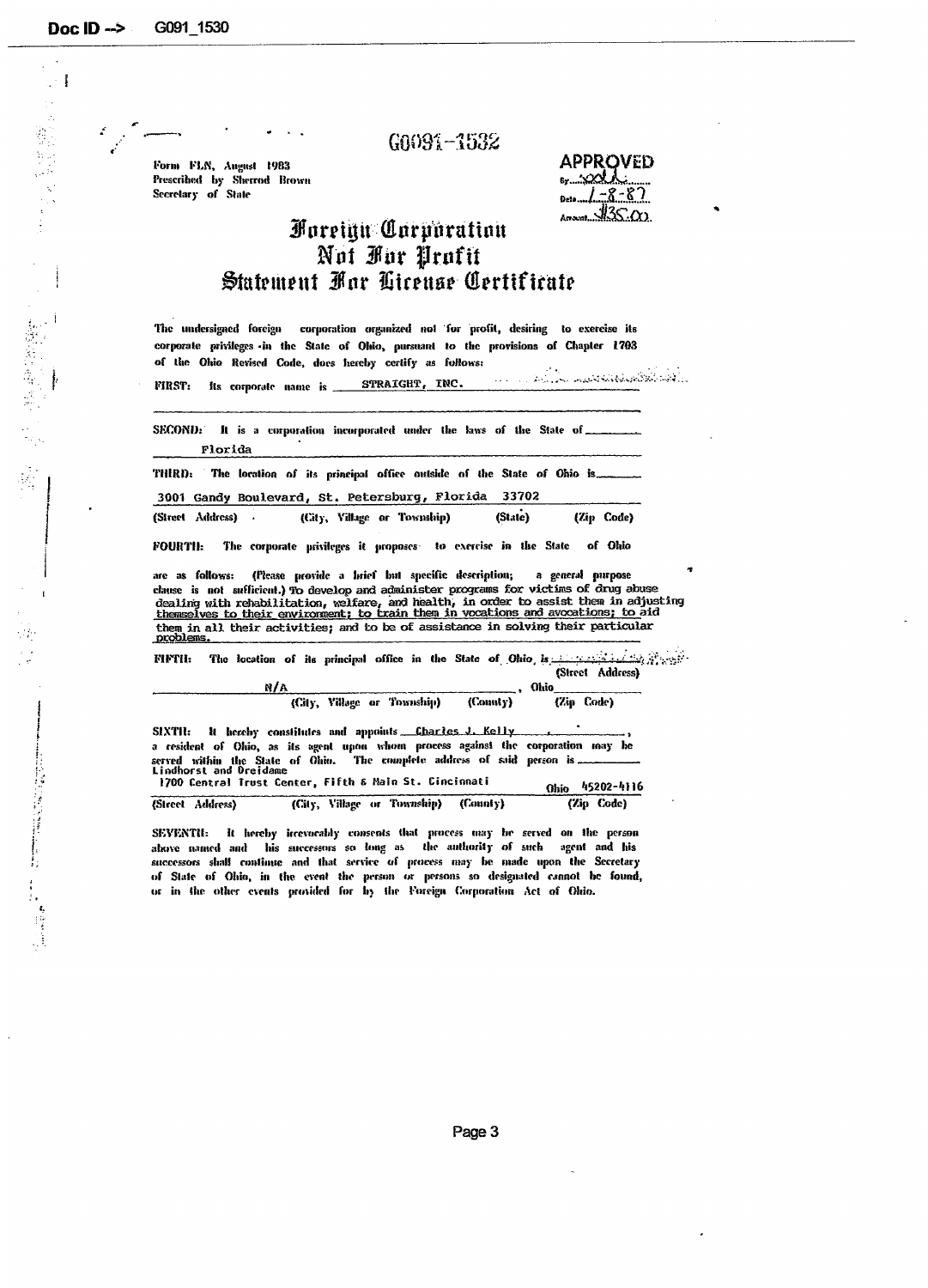$\frac{1}{4}$ 

(1) 解解缺乏学习语言

i).<br>St

医无间隙反应检查 医毒 的过去分词

## $G0091 - 1533$

Attached hereto is a Certificate of Good Standing, or of subsistence, dated EIGHTH: earlier than sixty days prior to the filing of this application, certified by the not Secretary of State, or other proper officials, of the state of incorporation, setting forth:

- $\mathbf{I}$ . The exact corporate title:
- The date of incorporation, and  $2.$
- That the corporation is in good standing or is a subsisting corporation.  $3.$

IN WITNESS WIEREOF, the corporation has caused this application to be executed by  $.19.86$ an authorized officer, this 16th day of December **STATE OF FLORIDA**  $\lambda$ SS. ï PINELLAS) COUNTY OF WILLIAM L. CASE , being first duly sworn,

 $\overline{\phantom{a}}$  he is the  $\overline{\phantom{a}}$ President  $. of$ deposes and says that. (Title) (Name of , the corporation described in the STRAIGHT, INC. Corporation) foregoing application, and that the statements contained in said application are true as

he verily believes.

Vladov By:/WILLIAM L. CASE, President

 $164$ Sworn to hefore me and subscribed in my presence, this day of lcember

1986 mphiso **Notary** Fáblic

Expiration date of Notary's Commission: **ROTARY PUBLIC STATE OF FLORIDA<br>RE CORRISSION EJP. APR 22,1968<br>COROLD IRRU GENERAL TRS. CAD.** 

NOTARY SEAL